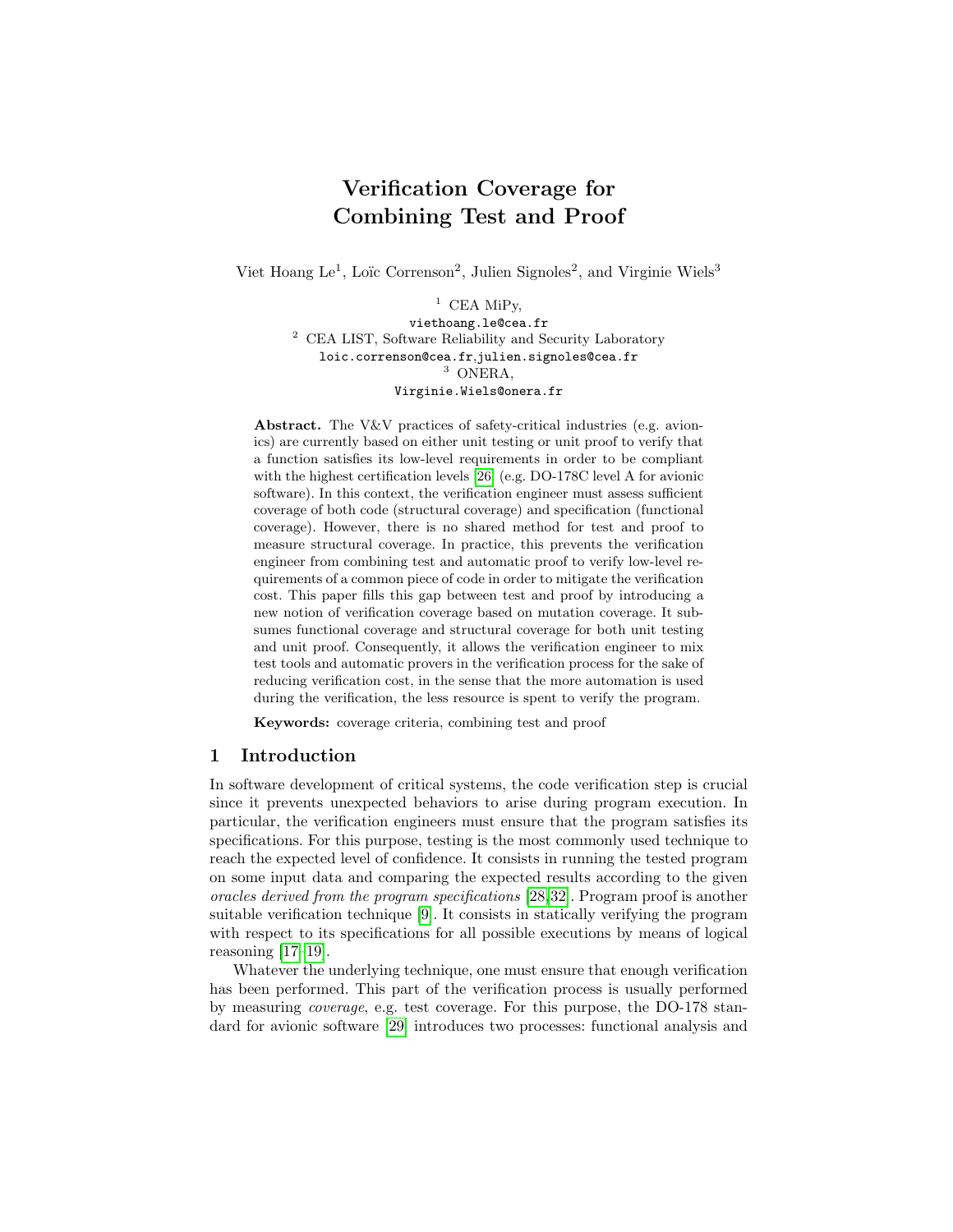structural analysis. The former guarantees that all the program specifications are verified, while the latter guarantees that every path and every piece of code in the program is reached and contributes to producing the expected results.

Functional analysis is independent from the verification technique. The verification of a function achieves full functional coverage as soon as one succeeds to test or prove all the specifications [\[12,](#page-16-3) [13\]](#page-16-4), thus all program specifications are verified. Structural analysis depends on the underlying verification technique. For testing, it relies on various structural coverage criteria (statement coverage, branch coverage,  $MC/DC$  coverage, *etc.*) [\[2\]](#page-16-5) to ensure that executing a test suite covers each path and/or piece of code in the right way. For program proof, structural analysis may be performed by fulfilling different objectives. For instance, in DO-333 [\[30\]](#page-17-4), one must ensure four objectives [\[10,](#page-16-6)[26\]](#page-17-0): assumption coverage (each proof assumption is checked); completeness (the specifications specify outputs for every input condition and, conversely, input conditions for every output), data-flow (all the dependencies between inputs and outputs are found) and extraneous code (every piece of code depends on at least one specification). By guaranteeing their objectives, we ensure that neither path nor piece of code contributes to producing a result unexpected in any specification existed.

This current workflow has a major limitation: while test coverage on the one hand and proof coverage on the other hand are well-known concepts, it is not possible to use test coverage for proof and conversely. Test coverage can only be used when testing the entire program with the oracle derived from program specification, while proof coverage is only defined when all the program specifications are proved. Consequently, for a particular piece of code, it is not possible to test some specifications while proving the others, because there is no way to define the coverage of the combined verification.

Nowadays, during a proof campaign, the engineer relies on automated theorem provers in the hope to prove all program specifications and to ensure all objectives defined in DO-333 [\[9\]](#page-16-0). Usually most proof obligations are automatically discharged, but sometimes a few of them might not. In such a case, on account of the above-mentioned limitation, the engineer may either manually prove them and verify coverage through DO-333, or discard the proof campaign and rely on testing as defined in DO-178. In both cases, the verification process is much more expensive because it requires a lot of additional manual work.

This paper presents a new notion of verification coverage which aims at reducing the verification cost by keeping the existing proofs and adding only the necessary tests to complete the verification process. It subsumes functional coverage and structural coverage for both test and proof. It also relies on a new notion of witness that formalizes a verification activity and allows the verification engineer to sum up which verification technique has been used to validate that a particular piece of code contributes to enforcing some specifications. Furthermore, we introduce a methodology and a companion algorithm that allow the verification engineer to check whether a verification campaign is complete with respect to this coverage.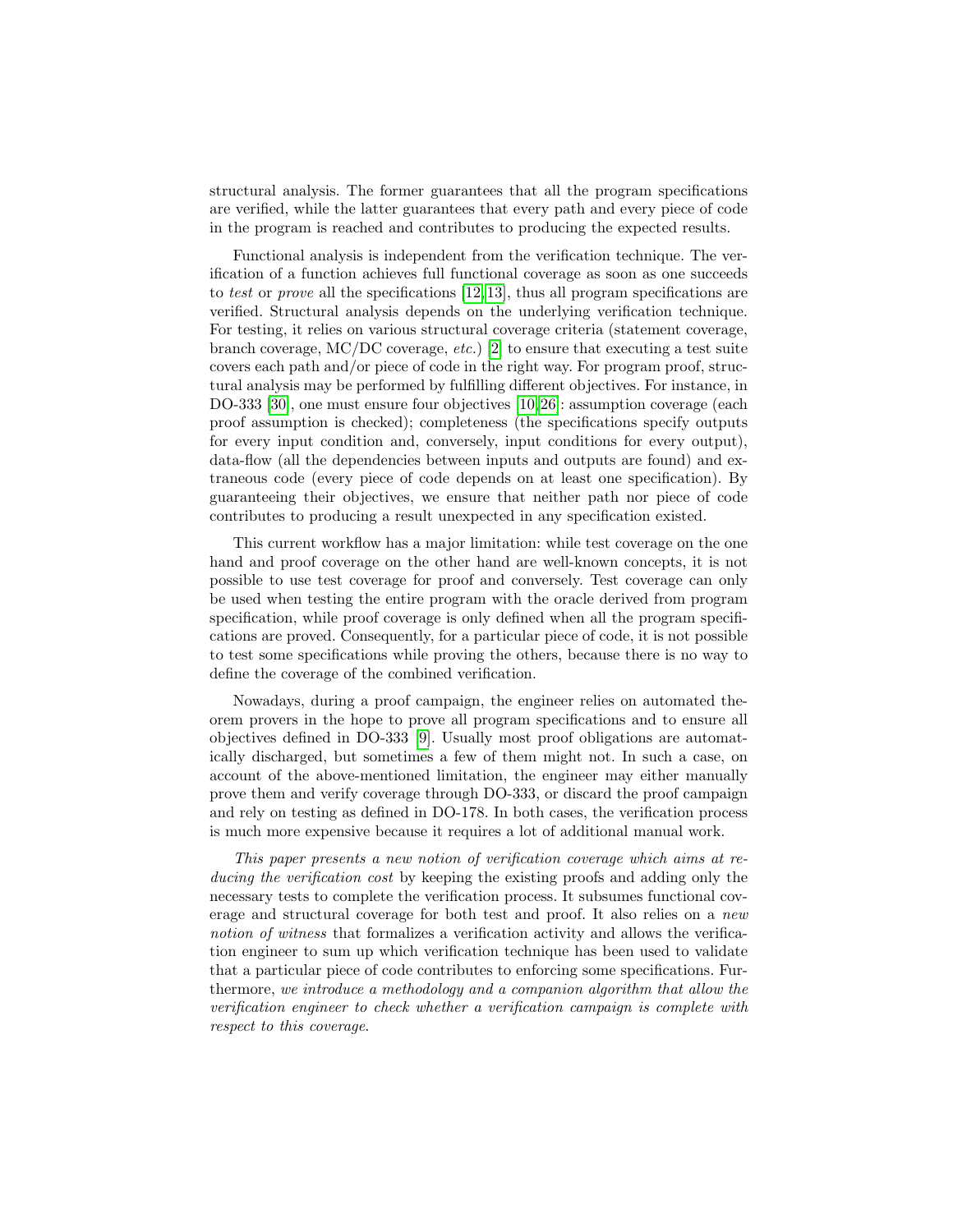The remainder of our paper is organized as follows. First, Section [2](#page-2-0) discusses related work. Then, Section [3](#page-3-0) introduces a running example. Section [4](#page-4-0) presents the general idea of our work, which is then formalized in Section [5.](#page-7-0) Section [6](#page-10-0) explains how to automatize as much as possible a verification campaign with respect to our new verification coverage. Finally, Section [7](#page-13-0) exemplifies our process on the running example.

# <span id="page-2-0"></span>2 Related Work and Discussion

As previously mentioned, coverage is a major obstacle for combining test and proof. Typically, it prevents us from complete a partial proof campaign by means of testing. Several existing works already study different kinds of combinations of testing and formal verification techniques [\[3,](#page-16-7) [8,](#page-16-8) [21,](#page-17-5) [33\]](#page-17-6), but they do not deal with the coverage issue. According to Bishop et al. [\[8\]](#page-16-8), these combinations can be divided into four levels described below. We aim at defining a notion of coverage for the last two ones:

- Level 1 (Separately): test and proof are applied separately to verify different parts of the system;
- Level 2 (Assistance): proof supports test or conversely;
- Level 3 (Friendship): proof contributes to the automated generation of tests and their results are combined;
- Level 4 (Unification): test and proof are fully combined.

Our notion of coverage is based on existing notions of label coverage and mutation coverage. Label coverage [\[5,](#page-16-9) [6\]](#page-16-10) relies on labels. Labels are logical formulae attached at program points. They can encode most structural coverage criteria. Originally, they were used to automatically generate test suites that satisfy a given structural criterion. Then, in [\[4\]](#page-16-11), their usage has been extended in order to detect unfeasible labels when combining program proof and abstract interpretation. However, in these works, formal methods were only used for supporting testing (level 2 above). In particular, structural coverage was still limited to testing and cannot be applied to program proof. More recently, labels have been extended to hyperlabels [\[23,](#page-17-7) [24\]](#page-17-8) to enlarge the variety of criteria that can be represented. We believe that our technique can be extended to hyperlabels, but we leave this to future work.

Our work also relies on mutants (in the sense of [\[16,](#page-16-12)[25\]](#page-17-9)) to check our coverage metrics. A mutant  $m$  of a program  $p$  is a program obtained by slightly modifying p. Mutation testing consists in verifying that the outputs for p and  $m$  differ. In that case, one says that the mutant  $m$  is killed. Mutation coverage is defined by the number of killed mutants. Our work extends the usage of mutants to program proof. Many different mutation schemes exist [\[1,](#page-16-13) [27\]](#page-17-10) for various programming languages. Our work relies on statement deletion to create mutants inspired by Delamaro et al. [\[15\]](#page-16-14). But we also use other mutation operators like expression modification when it is more beneficial than statement deletion. Our proposed methodology is indeed independent from the underlying mutation schemes, but they may lead to different results: the choice of the best mutation scheme for a particular use case is let to the end-user. Mutation has also been explored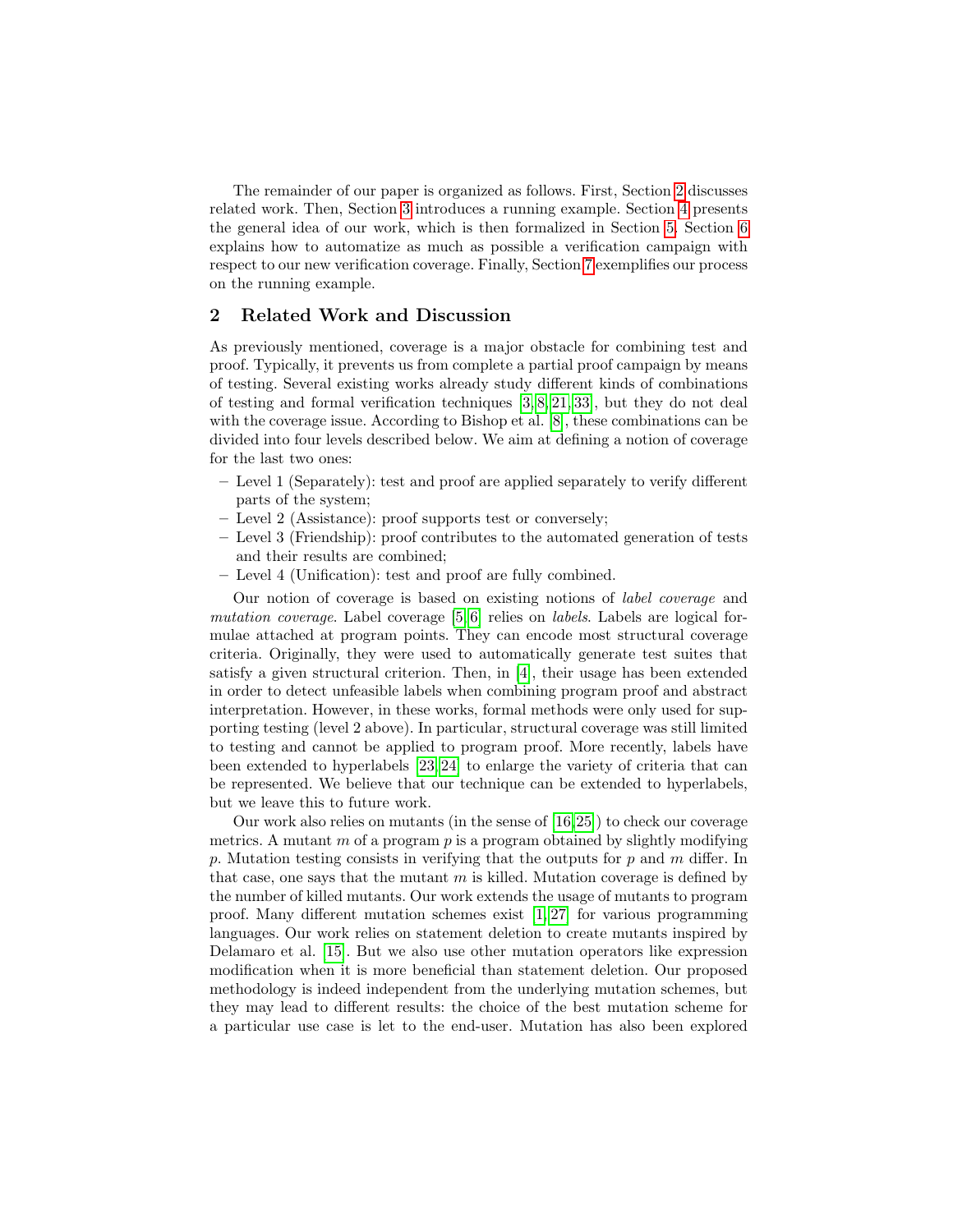to propose a notion of coverage for model checking [\[11\]](#page-16-15). The model is mutated and the model part is considered covered if the mutant survives. Their notion of coverage does not apply to testing. However, it inspired our more general notion of verification coverage.

# <span id="page-3-0"></span>3 Running Example

This section introduces a running example that illustrates current issues when combining test and proof in order to verify a C function in the context of a DO-178 certification.

Fig. [1](#page-3-1) presents a scheme of a function transform The complete C code is omitted for the sake of brevity This function is typical of reactive embedded software: it computes an output signal from an input by a linear regression depicted in Fig. [2.](#page-4-1) Here, all the values are bounded by an upper bound  $s_{\text{max}}$  and a lower bound  $s_{\min}$ . In C program, these bounds are global variables. The linear regression also depends on parameters  $x_1, x_2, y_1$  and  $y_2$  that must satisfy the following consistency constraints:

 $s_{\min} \leq x_1 < x_2 \leq s_{\max}$  and  $s_{\min} \leq y_1 \leq s_{\max}$  and  $s_{\min} \leq y_2 \leq s_{\max}$ .

Signals are implemented by a structure named Signal. Each Signal contains a floating-point value in interval [smin,smax], and an error flag indicating whether the constraints are satisfied. Parameters  $x_i$  and  $y_i$  ( $i = 1, 2$ ) are passed to the C function via another structure named Block. Furthermore, the function returns 0 when the constraints are satisfied and an error code otherwise.

```
1 int transform (Block *p, Signal *input, Signal *output){
2 // 1. verify block validity
3 // 2. modify the value of the output signal w.r.t. the input signal<br>4 // 3. set the error flag
5 }
```
#### Fig. 1: Scheme of function transform.

The verification objectives for this function are the informal requirements defined in the spirit of DO-178. They may be formalized and split in four groups of specification:

ERR 7 specifications defining the error code in case of invalid parameters. OK 1 specification formalizing the result when the constraints are satisfied. VALUE 3 specifications defining the expected value of the output signal. VALID 1 specification controlling the error flag of the output signal.

The function has been implemented in C and formally specified in the ACSL specification language [\[7\]](#page-16-16). Then, we tried to verify this code with Frama-C [\[20\]](#page-17-11). This framework has already been (successfully employed) for experimenting combinations of test and proof of C programs [\[22\]](#page-17-12). Here, E-ACSL [\[31\]](#page-17-13), the runtime verification plug-in of Frama-C, is first run to check that the C code satisfies its formal ACSL specifications. For this purpose, we need to manually define at least 10 test cases, 7 among them for testing all situations when the constraints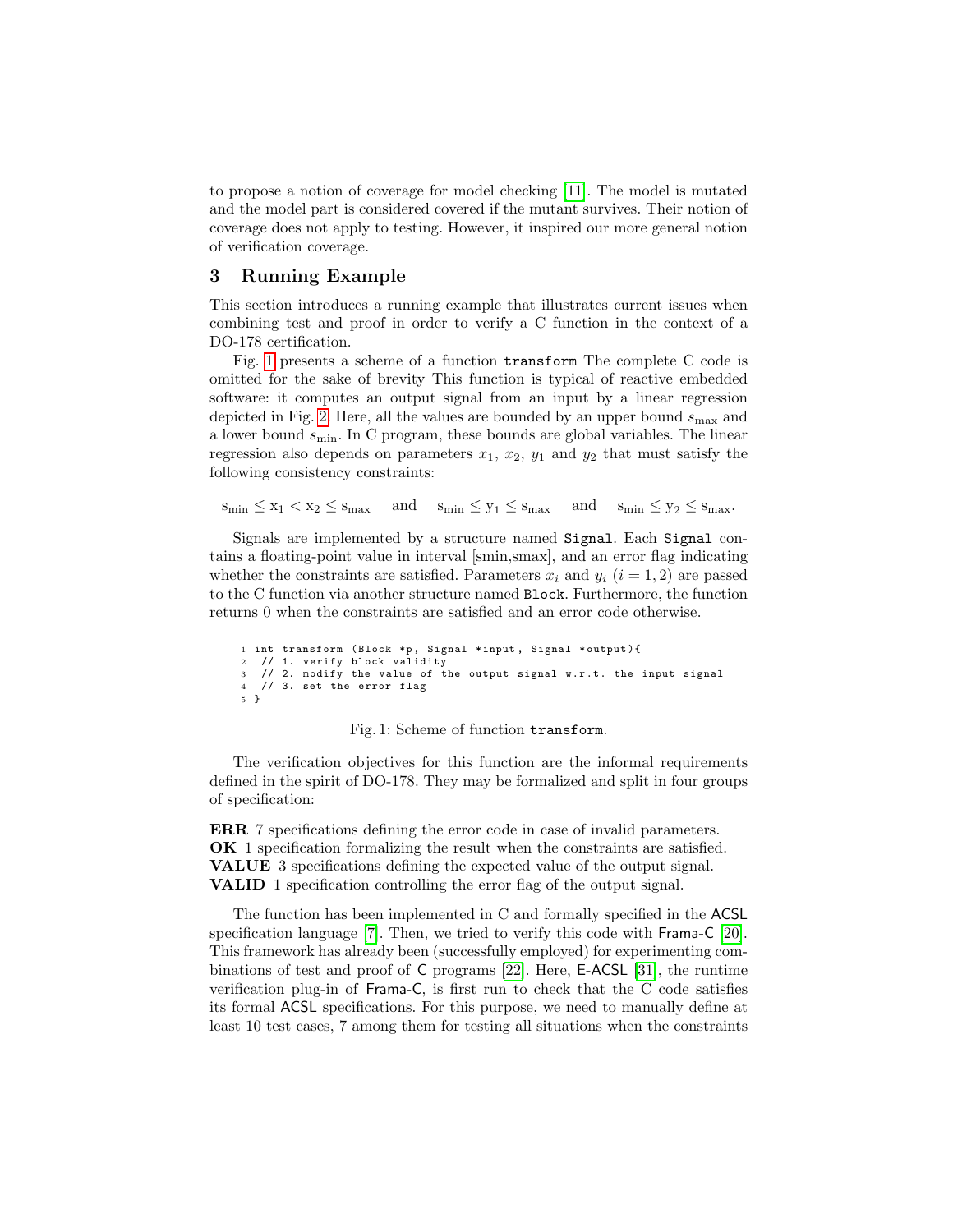<span id="page-4-1"></span>

Fig. 2: Linear regression for transformation.

are invalid and 3 other used to test the expected value of output signal when the constraints are valid, to cover all the possible cases (or even more, depending on the chosen structural coverage criterion). Then, WP, the Frama-C plug-in for deductive verification, was used to (automatically) prove this function. Yet, one specification in group VALUE remained unproved because of floating-point computations in the code. Consequently, neither test nor proof alone allows us to complete the verification process with reasonable resource spent.

Careful code review allows us to argue that only a limited piece of code contributed to the unproved properties. Therefore, the intuitive goal of our approach is to complete the obtained proofs by adding only a few test cases that cover the remaining code fragments and the unproved specifications. We also aim at defining a notion of verification coverage for this use case.

# <span id="page-4-0"></span>4 Verification Campaign

This section provides additional details about the new kind of verification campaigns combining test and proof that we propose.

### <span id="page-4-2"></span>4.1 Labeled Mutant

Our technique is independent from a particular structural coverage criterion by relying on a notion of labels which can be used to encode most structural coverage criteria [\[6\]](#page-16-10). Each label is a property associated to a program point and divides the code source in two pieces that the below one is the corresponding code fragment of label. A label is satisfied when a verification activity demonstrates that there is an execution passing through this label and satisfying its associated property. A structural coverage criterion holds if and only if all the labels for this criterion are satisfied.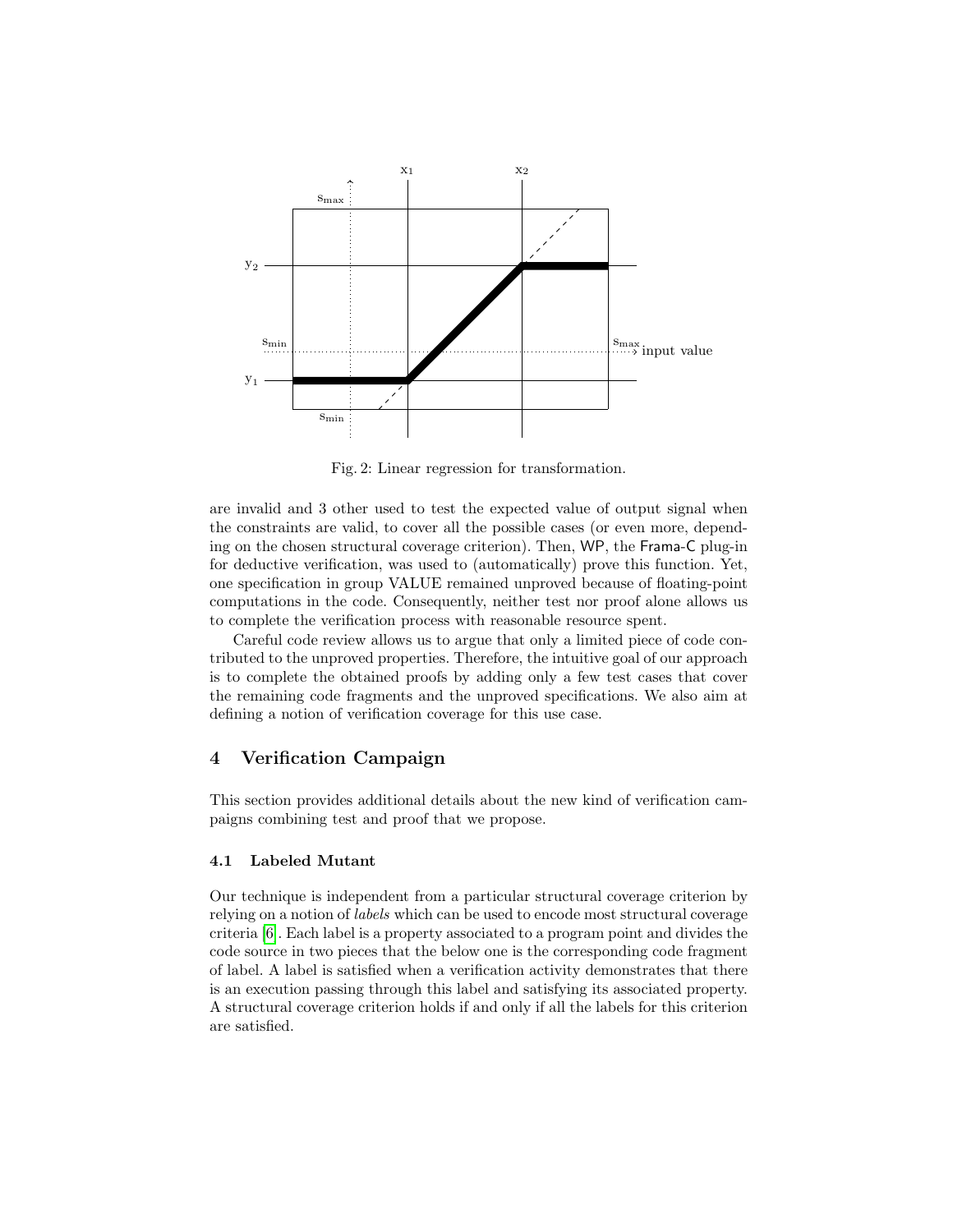In order to gain additional results during a verification campaign, each label is associated to a mutant that modifies the corresponding code fragment. Such a mutant is named *labeled mutant*. Any method of mutation is possible whenever it fulfills the following condition: the mutant shall only modify the executions that pass the label.

In this paper, two kinds of mutation operators are used to generate labeled mutants: the *replace* and *erase* operators. The former replaces a statement by another one, while the latter removes it. Their formal definitions (omitted here) inspired by [\[1\]](#page-16-13) and fulfill the above-mentioned condition. Mainly, they consist of introducing a conditional statement guarded by the labeled property. Fig. [3](#page-5-0) provides an example of such mutations for a small piece of code from our running example.

```
1 ....
2 if (p - y^2 < sinin) {
3 // label Lreturn6 :
4 // label condition: true;
5 // labeled mutant: replace (0);
6
7 / initial statement: return (-6); 7
8
9 // mutant created before simplify: 9
10 // if (1)
11 // then { return 0;}
12 // else { return -6;}
13
14 // mutant after simplify :
15 return 1 ? 0 : -6;<br>16 }
16 }
171 ....<br>2 if (x -> v) = p -> x^23 // label Lstmt2 :
                                           4 // label condition: true;
                                           5 // labeled mutant: erase;
                                            6
                                               // initial statement: y - >y = p - >y2;
                                            8
                                               // mutant created before simplify:
                                          10 // if (1)
                                           11 // then {}
12 // else {y ->v = p -> y2 ;}
                                          13
                                          14 // mutant after simplify :
                                          15 if (! (1)) \{y - \gt y = p - \gt y2;\}16 }
                                           17
```
(a) Replace

(b) Erase



Mutants are actually created for trying to kill them. Indeed, killing a mutant means that the corresponding statement in the initial program was meaningful for the checked criterion. Our method consists in finding out specifications that are validated in the initial program but not any more in a mutant (i.e. the mutant is killed by that specification) through various verification activities (inspired by the definition of mutation testing [\[16,](#page-16-12) [25\]](#page-17-9)). It allows us to conclude that the mutated piece of code, denoted by a label, has a strong connection with these specifications. Full coverage is therefore achieved by establishing such a strong connection for each specification and piece of code corresponding to each label.

#### 4.2 Verification Campaign

Our verification campaign assumes the existence of the source code, its specifications and labels encoding a particular structural coverage criterion. These labels may actually be automatically generated [\[5\]](#page-16-9). A verification campaign consists in a sequence of *verification activities* (either test or proof). Each of them provides two pieces of information: verification information indicating which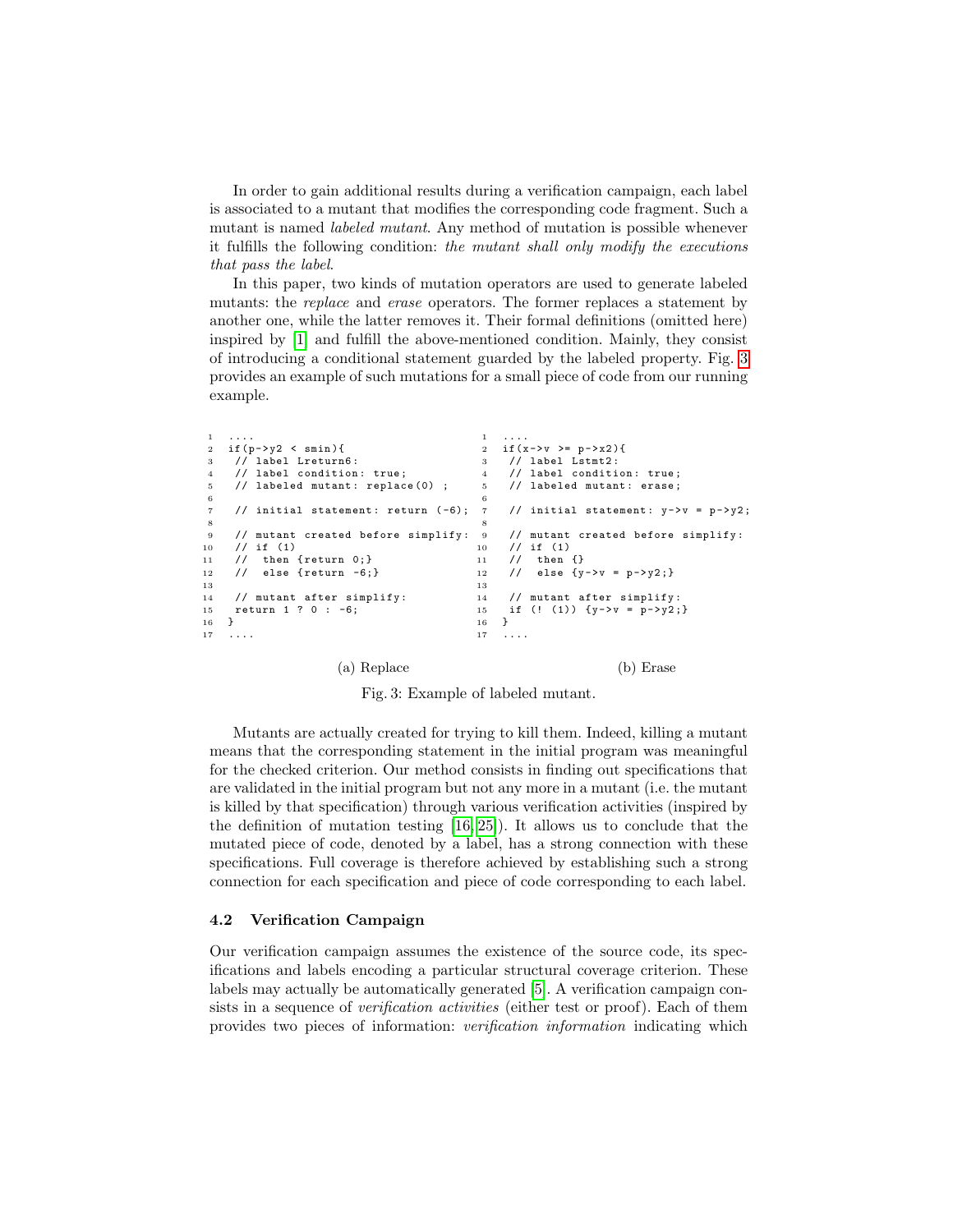specifications S is validated and *coverage information* indicating which labels L are covered. These pieces of information are grouped together through the notion of witness, as informally explained below.

Proof Activities. Automated deductive verification may provide verification information about the validity or the invalidity of each specification S. In our context, invalidity of S means validity of its negation  $\neg S^4$  $\neg S^4$ . If S is validated in the initial code, it means that no execution passing any label contradicts the specification. This information is recorded through a *proof witness* between this specification and every label. However, if  $S$  is validated  $/$  invalidated in a labeled mutant (of label L), it means that S and L have no correlation at all (i.e. label  $L$  is associated to a piece of code that no matter how we modify this piece, specification  $S$  is still proved)  $/$  are strongly connected.

Consider our running example in which we successfully prove a specification of ERR named error6. Therefore, for each label  $L$ , one proof witness is recorded between error6 and L. Furthermore, the specification is still proved in labeled mutant of label Lstmt2 (Fig. [3b\)](#page-5-0) but it is invalidated in labeled mutants of label Lreturn6 (Fig. [3a\)](#page-5-0). Thus, we conclude that there is no correlation between specification error6 and label Lstmt2, while this specification and label Lreturn6 are strongly connected.

Test Activities. Testing a specification S requires to manually define test cases. After defining them, testing the specification in source code and in mutants is an automatic process that provides us with test witnesses between labels and specifications. These witnesses are more precise than proof witnesses, since they assess that the corresponding label is reached.

In our running example, a particular test case activates the specification error6 (its assumptions are fulfilled). It also covers several statements, one of them being the statement (a code fragment) associated to label Lreturn6. Yet, the statement associated to label Lstmt2 is uncovered. Therefore, there is a test witness for the pair (error6, Lreturn6), but none for the pair (error6, Lstmt2).

Error Detection. If a specification  $S$  is invalidated in the original source code as a results of a verification activity, we get an error which is recorded as error witness between S and all the existing labels.

Coverage Analysis. A specification  $S$  and a label  $L$  are strongly connected if and only if there is one verification witness that validates the pair  $(S, L)$  in the original source code and one witness that invalidates this pair in the corresponding mutant. All the strong connections between specifications and labels are stored in a coverage matrix. Its columns represent specifications, while its rows represent labels. Fulfilling our verification coverage means positively filling this matrix. Indeed, it means that all the specifications  $S$  are verified (ensuring functional coverage), while all labels are covered (ensuring structural coverage).

The matrix may be quite large. Thus, analyzing it may be painful. Consequently, we provide a way to consolidate it by merging all the cells of the

<span id="page-6-0"></span><sup>&</sup>lt;sup>4</sup> Usually, one only tries to prove S. Here, one tries to prove both S and  $\neg S$  in order to get additional coverage information as explained later.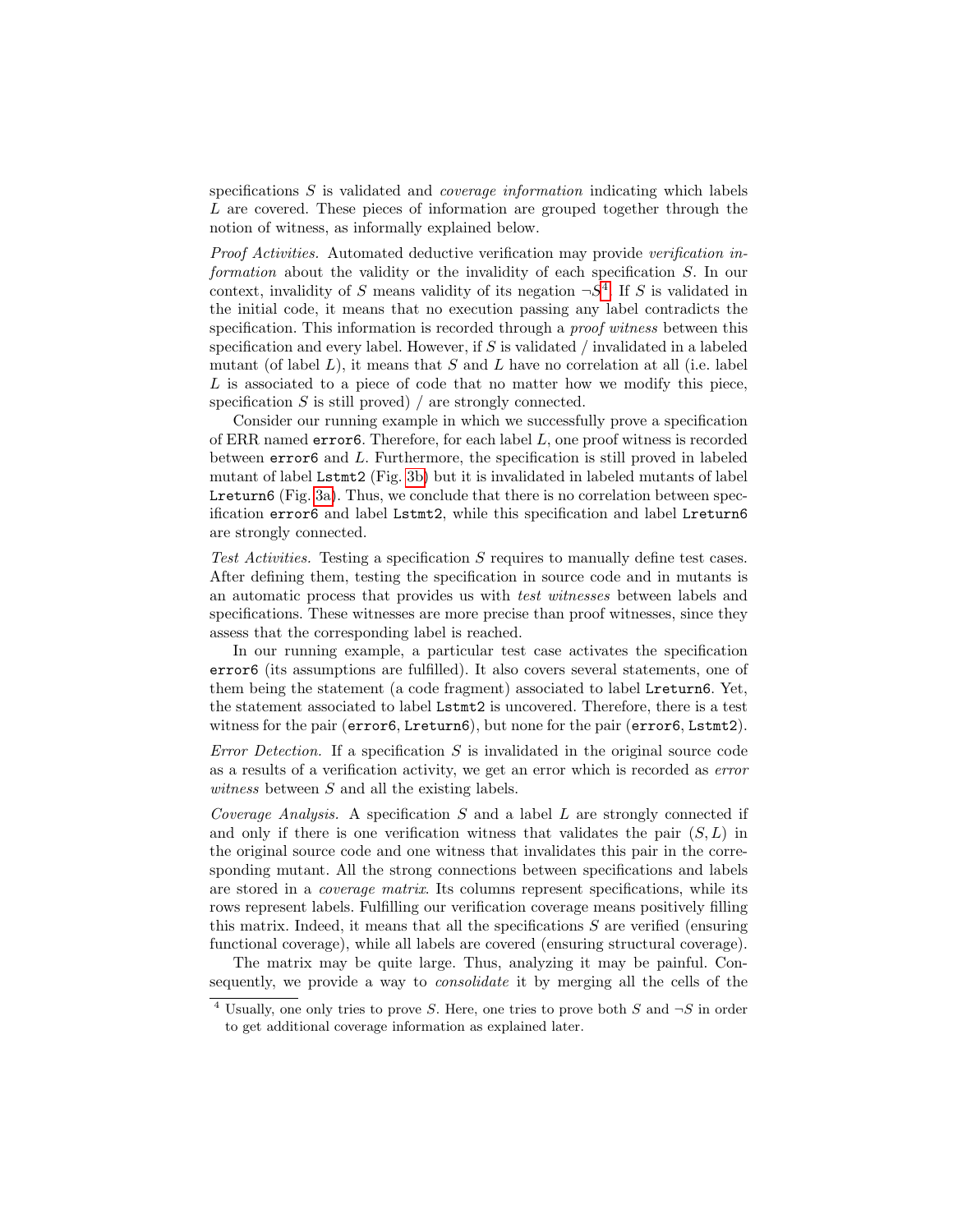same column or row into a single one whenever possible. It helps the verification engineer in the analysis.

# <span id="page-7-0"></span>5 Formalization of Verification Witnesses

This section formalizes the underlying concepts of a verification activity introduced in the previous section, in particular *verification witnesses*.

### 5.1 Basic Concepts

*Execution* Given a program P with  $\mathcal L$  list of program point and  $\mathcal M$  list of possible memory state for P,  $\overrightarrow{x}$  denotes an input vector for P. An execution  $P(\vec{x})$  of a program P on some input datum  $\vec{x} = x_1, ..., x_n$  is a (finite or infinite) sequence  $(l_i, m_i)_{0 \leq i}$  of (program) states. Each state is a pair composed of a program point  $l \in \mathcal{L}$  and a memory state  $m \in \mathcal{M}$ . A memory state m at a point l of an execution  $P(\vec{x})$  denotes the association of a value to each variable when  $P(\vec{x})$  reaches l. For a particular execution  $P(\vec{x}) = (l_i, m_i)_{0 \leq i}$ , a sub-sequence of states between two program points  $l_i$  and  $l_j$   $(i \leq j)$  is denoted by  $(l_i, m_i) \hookrightarrow_{P(\overrightarrow{x})} (l_j, m_j)$ .

Specification  $\mathcal B$  Functional Coverage A program requirement R is formalized by a collection of specifications, denoted by  $R \triangleq \{S_1, \ldots, S_n\}$ . Functional coverage is achieved once all specifications in  $R$  are verified. A specification  $S$  in our framework is an implication  $H \Rightarrow C$  which consists in a hypothesis H and a conclusion C. The hypothesis H is a pair  $(l, h)$  where l is a program point and  $h \in \mathcal{P}(\mathcal{M})$  denotes a property over memory states. Similarly, the conclusion C is a triplet  $(l, l', r)$  where l and l' denote two program points and r is a relation between two memory states, i.e. a subset of  $\mathcal{P}(\mathcal{M} \times \mathcal{M})$ . For a specification  $S \triangleq H \Rightarrow C$ , the first program point l of C must be the same as the one of the hypothesis H.

Given an execution  $P(\vec{x})$  of program P and a specification  $S = H \Rightarrow C$ ,  $P(\vec{x}) \rightsquigarrow (l, h)$  (resp.  $P(\vec{x}) \rightsquigarrow (l, l', r)$ ) denotes that P passes through the hypothesis  $H = (l, h)$  (resp. conclusion  $C = (l, l', r)$ ). However, there is a different when  $P(\vec{x})$  passes through the hypothesis H and  $P(\vec{x})$  passes through the conclusion C. In the case of  $P(\vec{x}) \rightsquigarrow (l, h)$ , it means that this execution reaches l and the corresponding memory state satisfies h. However,  $P(\vec{x}) \rightsquigarrow (l, l', r)$  means that each time l' is reached from l (i.e. each sequence  $(l,m) \hookrightarrow_{P(\vec{x})} (l',m')$ ), then its corresponding memory state satisfies r (i.e.  $(m, m') \in r$ ). More formally, passing through an hypothesis (resp. a conclusion) is defined as follows:

$$
P(\vec{x}) \rightsquigarrow (l, h) \triangleq \exists (l_i, m_i) \in P(\vec{x}), l_i \equiv l \land m_i \in h;
$$
  

$$
P(\vec{x}) \rightsquigarrow (l, l', r) \triangleq \forall (m, m') \in \mathcal{M}^2 \text{ s.t. } (l, m) \hookrightarrow_{P(\vec{x})} (l', m'), (m, m') \in r.
$$

Label  $\mathcal B$  Structural Coverage A label exactly matches the notion of hypothesis introduced above: it is a pair of a program point  $l$  and a condition h that memory states must satisfy at l. Therefore, the notion of passing through an hypothesis is extended to a label.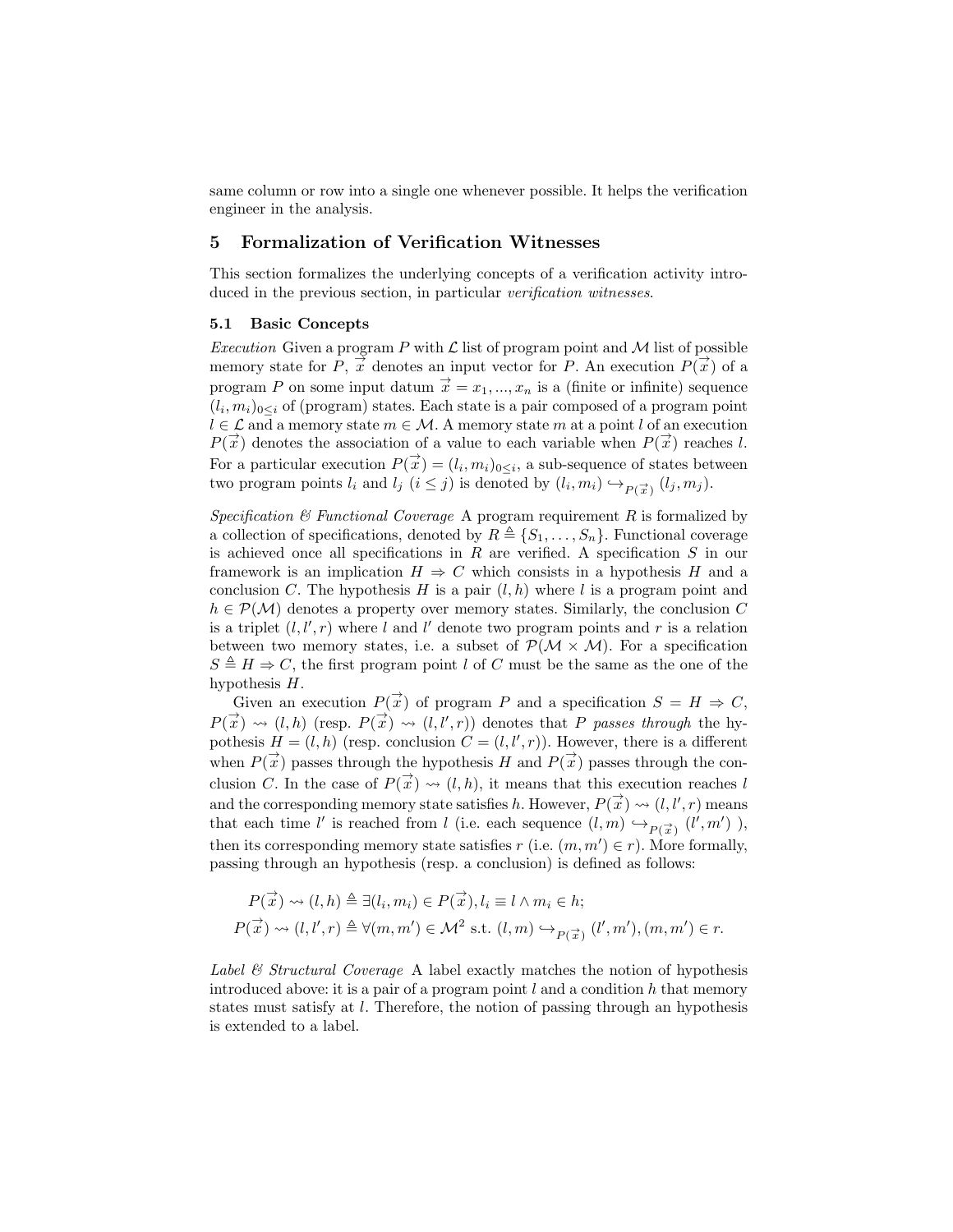Extending a label  $\{l, h\}$  to a mutant M at label l (that is, the original program mutated at program point l) defines a new label  $\{l, h, M\}$ , named *label* with mutant. From this point, all labels in the following are considered labeled mutants. Formally, given a program  $P$ , a label  $\{l, h, M\}$ , and an input datum  $\vec{x}$ ,  $P(\vec{x})$  and  $M(\vec{x})$  shall contain the same series of program states if and only if  $P(\vec{x})$  does not pass through  $\{l, h, M\}$ , since the mutant shall modify the execution trace of the original program.

Verification Activity In our context, a verification activity is either a unit proof or a unit test. Both of them tries to provide evidence that each program execution satisfies each program specification. However, both processes are not performed in the same way in practice. It results in difference when measuring coverage.

Consider a program P, an hypothesis  $H = (l, h)$ , a conclusion  $C = (l, l', r)$ and a specification  $S = H \Rightarrow C$ . Unit test checks that the specification is satisfied in the program by observing some program executions. Each observation is a test case. A successful test case with input datum  $\vec{x}$  validates both the hypothesis H and the conclusion C. It provides us the evidence  $P(\vec{x}) \rightsquigarrow H \wedge C$ . A test is successful whenever all its test cases are themselves successful.

For unit proof, verifying a specification ensures that no execution violates the specification, which means either the verification passes through both H and  $C$ , or through the negation of  $H$ . Therefore, the evidence for a successful unit proof is  $\forall x \rightarrow^{\infty}$  either  $(P(\vec{x}) \rightarrow H \wedge C)$  or  $(P(\vec{x}) \rightarrow H)$ . Thus, even if such an evidence ensures that every possible execution satisfies the specification, it does not ensure that the goal C is actually satisfied since the hypothesis  $H$  could be invalidated. (contrary to evidence provided by unit testing).

#### 5.2 Verification Witness about the Initial Program

A witness results from a verification activity. It consists of two pieces of information: a verification technique (either proof or test) and a verdict indicating which specification is satisfied and by which means. We introduce one kind of witness by verification technique:

– A test witness (denoted by T) represents the existence of some test evidence, passing through the label L:

$$
\mathrm{T}(S, L, \overrightarrow{x}) \quad \triangleq \quad P(\overrightarrow{x}) \rightsquigarrow H \wedge C \wedge L.
$$

– A proof witness (denoted by P) indicates the existence of a proof for some specification S. It ensures that S is satisfied for every execution of program  $P$ :

$$
P(S) \triangleq \forall \vec{x}
$$
, either  $(P(\vec{x}) \rightsquigarrow H \wedge C)$  or  $(P(\vec{x}) \rightsquigarrow \neg H)$ .

Another witness (less considered here than the other ones) is the error witness. It comes when the verification technique finds an error in the code.

– Error Witness (denoted by ER) indicates the existence of an error during the verification of some specification  $S = H \Rightarrow C$ :

$$
ER(S) \triangleq \exists \overrightarrow{x}, (P(\overrightarrow{x}) \rightsquigarrow H \wedge \neg C).
$$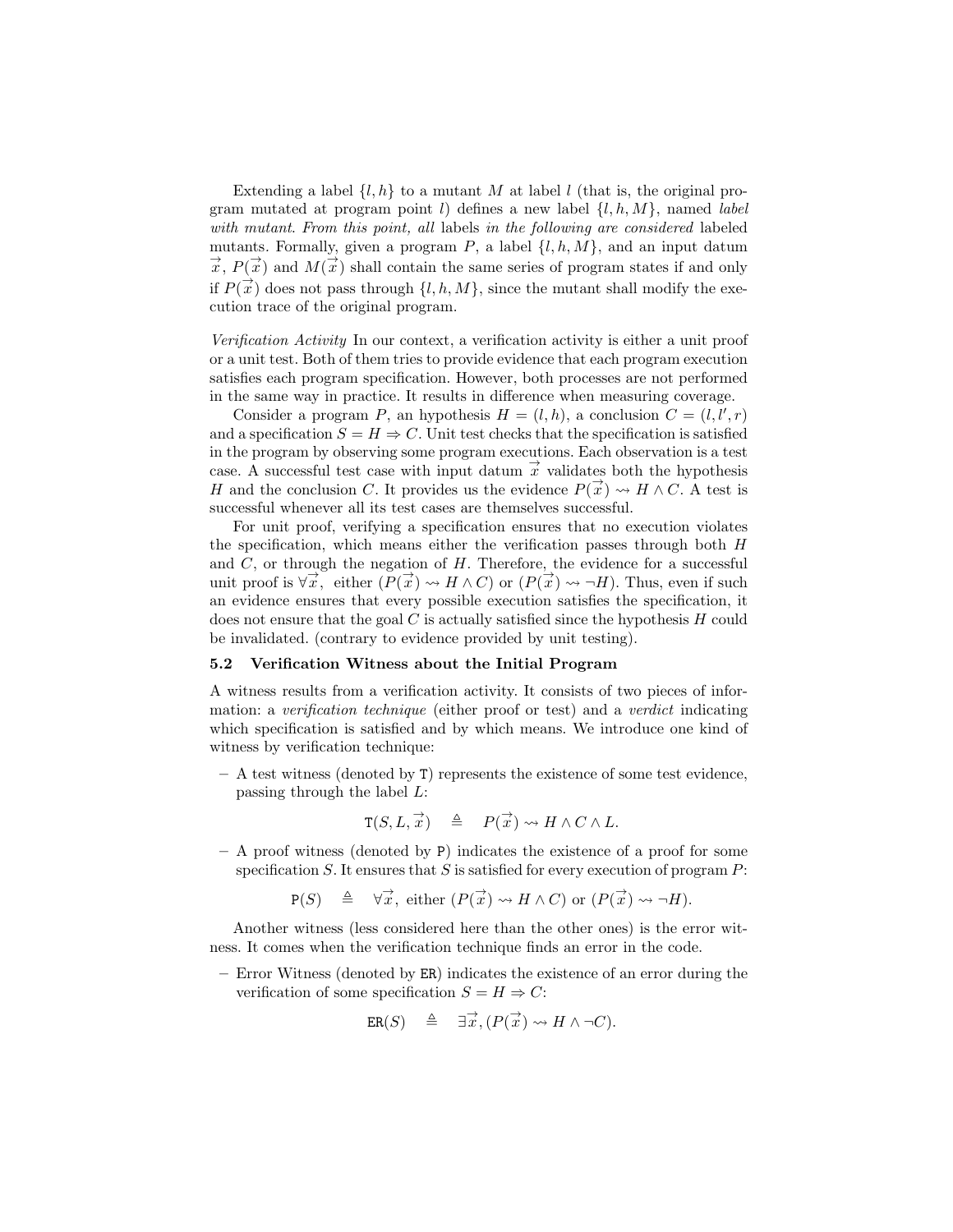Hence, witnesses provide us with a formal evidence of all activities performed during our verification campaign.

#### 5.3 Verification Witness about a Mutant

As already explained, our methodology requires a verification of mutants: combining the result of verification in source code and in labeled mutant allows us to deduce relationships between specifications and pieces of code (denoted by labels). In order to separate witnesses provided by verification of a labeled mutant  $M$  from the ones coming from the verification of the original code, we introduced additional types of witnesses. Even if the verification of a specification  $S = H \Rightarrow C$  for a mutant may produce many different results, only the following two cases are useful in our contexts:

- The specification  $H \Rightarrow C$  is satisfied in the mutant,
- The opposite specification of S,  $H \Rightarrow \neg C$ , is satisfied by the mutant.

Each result can be obtained by any verification activity (either test or proof). Hence, the verification of a specification  $S$  for a mutant  $M$  of a label  $L$  can lead to one of the four following witnesses:

– Witness SP of proof for the labeled mutant: when the specification S is proved on the mutant  $M$  of label  $L$ :

$$
\textsf{SP}(S, L) \quad \triangleq \quad \forall \vec{x}, \text{ either } (M(\vec{x}) \rightsquigarrow H \wedge C) \text{ or } (M(\vec{x}) \rightsquigarrow \neg H).
$$

 $-$  Witness ST of test for the labeled mutant: when the specification S is tested on the mutant M of label L with input datum  $\vec{x}$ :

$$
\texttt{ST}(S, L, \overrightarrow{x}) \quad \triangleq \quad M(\overrightarrow{x}) \rightsquigarrow H \wedge C \wedge L.
$$

 $-$  Witness QP of proof for the opposite specification on the labeled mutant: when the *opposite* specification  $H \Rightarrow \neg C$  is proved on the mutant M of label L:

$$
\text{OP}(S, L) \quad \triangleq \quad \forall \vec{x}, \text{ either } (M(\vec{x}) \rightsquigarrow H \land \neg C) \text{ or } (M(\vec{x}) \rightsquigarrow \neg H).
$$

– Witness OT of test for for the opposite specification on the labeled mutant: when the *opposite* specification  $H \Rightarrow \neg C$  is tested by an execution  $M(\vec{x})$ that passes the label L:

$$
\texttt{OT}(S, L, \overrightarrow{x}) \quad \triangleq \quad M(\overrightarrow{x}) \rightsquigarrow H \land \neg C \land L.
$$

#### 5.4 Witness Precedence

Since formal proof assesses properties for all input data, while testing only checks a sample of data, there is a natural precedence of proof witnesses (P, SP, OP) over test ones (T, ST, OT). Other combinations of witnesses are also comparable.

In particular, it is possible to have two contradicting witnesses: one witness shows that a specification  $S$  is satisfied by the mutant  $M$ , while the other one shows that  $S$  is violated by  $M$ . It could arrive in two different cases: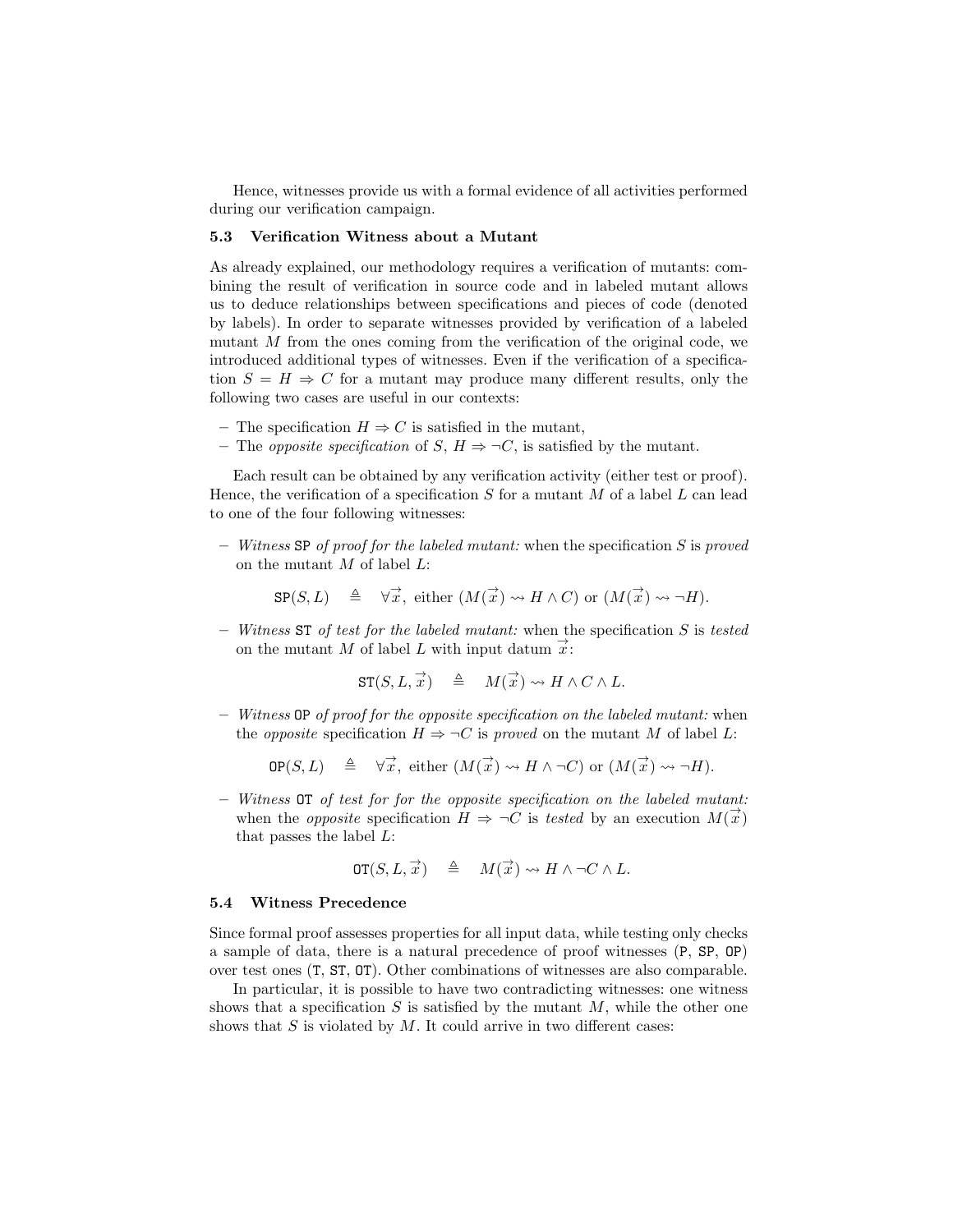- Both witnesses are proof witnesses  $SP(S, L)$  and  $OP(S, L)$ . From those witnesses, we know that the specification  $S$  and its opposite were proved. This situation only occurs when no execution satisfies the hypothesis of  $S$  (i.e. the specification is completely useless in the mutant). In this case,  $\mathsf{OP}(S, L)$ (which is required to claim that  $S$  and  $L$  are strongly connected) brings harm to the coverage measure. Therefore, we only keep witness SP and reject OP.
- Both witnesses are test witnesses  $ST(S, L, \vec{x})$  and  $OT(S, L, \vec{y})$ . This situation can only occur when  $\vec{x} \neq \vec{y}$ . In this case, we only keep witness **OT** because it leads to better coverage.

Hence, we can define a partial ordering over witnesses, illustrated by the diagram below. It shows that SP is greater than any witness over labeled mutants.

$$
\begin{array}{ccc} P & & SP \rightarrow OP \\ \downarrow & & \downarrow & \downarrow \\ T & & ST \leftarrow OT \end{array}
$$

# <span id="page-10-0"></span>6 Formalization of Verification Campaigns

# 6.1 Coverage Matrix

A coverage matrix allows an engineer to check the advancement of a verification campaign. Each column of such a matrix represents a specification, while each row represents a label. The matrix records the results of a (possibly still ongoing) verification campaign. Table [1](#page-10-1) depicts the possible marks stored in the matrix cells with respect to verification witnesses of specification S that have been computed for the original program  $P$  and the mutant  $M$  associated to the label  $L$ .

<span id="page-10-1"></span>

| Spec. on P | Spec on M        |                                                                   | Witness            | Verification                                                       | Coverage         |             |
|------------|------------------|-------------------------------------------------------------------|--------------------|--------------------------------------------------------------------|------------------|-------------|
|            |                  |                                                                   |                    |                                                                    | information      | information |
| no witness | no witness       |                                                                   |                    |                                                                    | $\rm(empty)$     |             |
| error      | any witness      |                                                                   | ER(S)              |                                                                    | х                |             |
| no witness | proved $\&$      |                                                                   | SP(S, L)           |                                                                    | ?                |             |
|            | opp. proved      |                                                                   | $\mathsf{OP}(S,L)$ |                                                                    |                  |             |
| proved     | no witness $\&$  | P(S)                                                              |                    |                                                                    | $\boldsymbol{P}$ |             |
|            | tested           | P(S)                                                              | Λ                  | $(\exists \overrightarrow{x}.\texttt{ST}(S,L,\overrightarrow{x}))$ |                  | ?           |
| tested     | tested           | $\exists \vec{x}$ . (T(S,L, $\vec{x}$ )                           | Λ                  | $ST(S, L, \overrightarrow{x})$                                     | T                |             |
| proved     | proved           | P(S)                                                              | Λ                  | SP(S, L)                                                           | $\boldsymbol{P}$ |             |
| tested     | proved           | $(\exists \overrightarrow{x}.T(S,L,\overrightarrow{x})$           | Λ                  | SP(S, L)                                                           | T                |             |
| proved     | opp. proved $\&$ | P(S)                                                              | Λ                  | OP(S, L)                                                           | $\overline{P}$   |             |
|            | opp. tested      | P(S)                                                              | Λ                  | $(\exists \overrightarrow{x}.$ OT $(S, L, \overrightarrow{x}))$    |                  |             |
| tested     | opp. proved $\&$ | $\overrightarrow{(\exists x)}.\mathsf{T}(S,L,\overrightarrow{x})$ | Λ                  | OP(S, L)                                                           | T                |             |
|            | opp. tested      | $\exists \vec{x}$ . (T $(S, L, \vec{x})$                          | Λ                  | $\overline{\text{OT}(S, L, \overrightarrow{x})}$                   |                  |             |

Table 1: Marks recording verification and coverage information.

Marks in cells encode verification and coverage information for a pair of a specification  $S$  and a label  $L$ . Fig. [4](#page-11-0) provides a synthetic view of the possible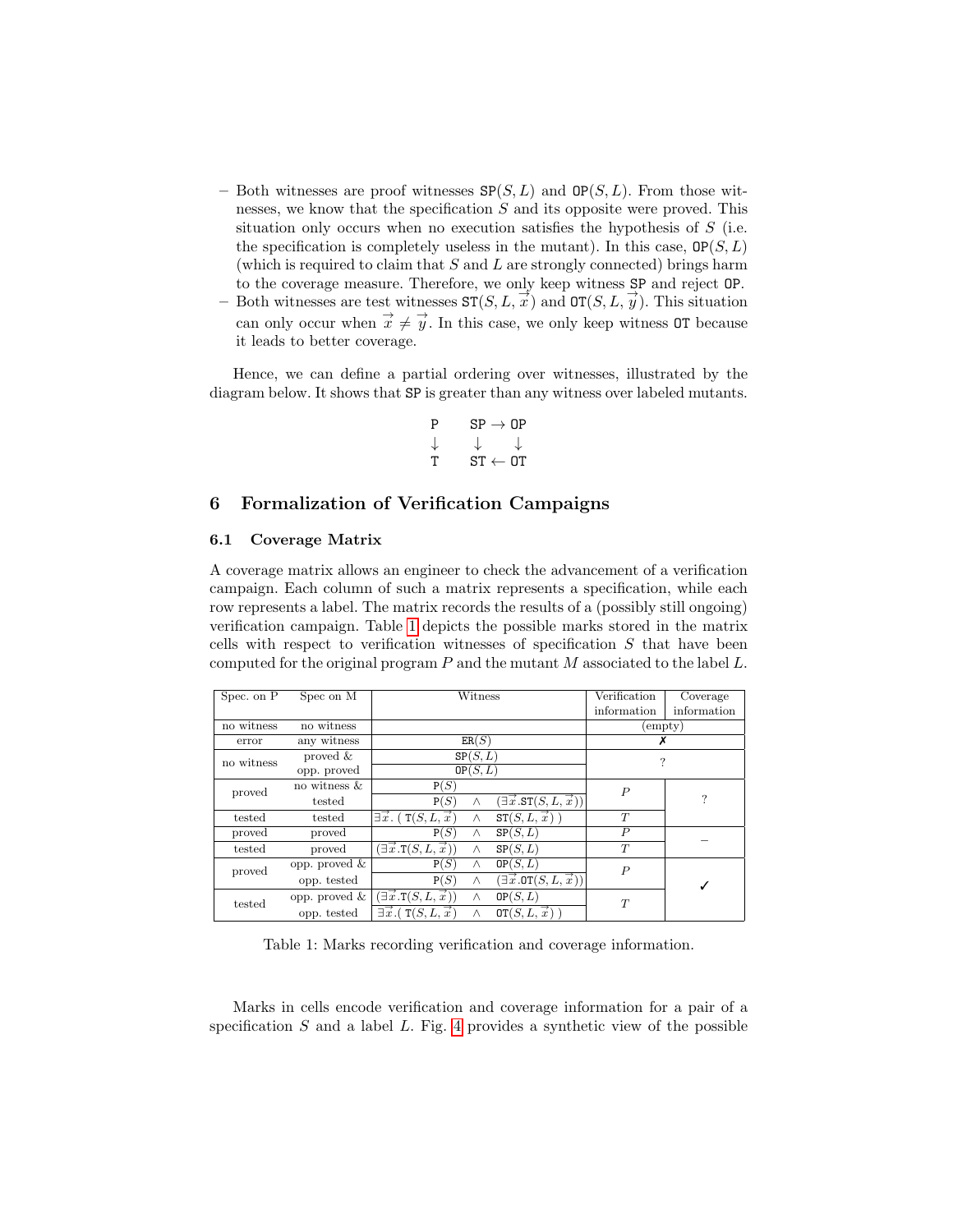connections between labels and specifications. An empty cell means that no verification activity occured. Otherwise, each line contains either one or two marks. When one mark is used, mark  $\boldsymbol{\chi}$  means that S is invalidated in the original program (thus no coverage information is required), while mark ? means that we only have coverage information. When two marks are used, the first mark (either  $T$  or  $P$ ) denotes verification information (either test or proof). The second mark denotes coverage information. Here, mark ? means that  $S$  is validated while there is no information about the connection between S and L. Mark – means no correlation between S and L, while S is validated. Mark  $\checkmark$  means validation of  $S$  in source code and invalidation of  $S$  in the mutant of  $L$ , so  $S$  and  $L$  are strongly connected.

<span id="page-11-0"></span>

|       |         | Specification |  |  |
|-------|---------|---------------|--|--|
|       | (empty) |               |  |  |
| Label |         |               |  |  |
|       |         |               |  |  |
|       | $P$ ?   | $T$ ?<br>$T-$ |  |  |
|       |         | T.I           |  |  |

Fig. 4: Possible marks in coverage matrix cells.

#### 6.2 Consolidated Coverage Matrix

A coverage matrix is usually quite large. For instance, our running example have 11 specifications and 12 labels, with made a total 132 cells in the coverage matrix. Consequently, it is not easy for a verification engineer to handle it in a useful way. For solving this issue, we provide a way to consolidate it by gathering columns and rows. This consolidation results in adding one column named specification consolidation and one row named label consolidation as shown in Fig. [5.](#page-11-1)

<span id="page-11-1"></span>

| Specification       | label         |
|---------------------|---------------|
|                     | consolidation |
| (empty)             |               |
|                     |               |
|                     |               |
| $P$ ?<br>$T$ ?      |               |
| $P T-$              |               |
| T<br>$P\mathcal{L}$ |               |
|                     |               |
| $PT$ ? $- X$        |               |
|                     |               |
|                     |               |

Fig. 5: Consolidated coverage matrix.

Mark meanings are slightly modified in the new cells as depicted in Table [2.](#page-12-0) For a specification S, mark P (resp. T) denotes that S is tested (resp. proved) and strongly connected to at least one label. Mark  $\chi$  means that S is invalidated.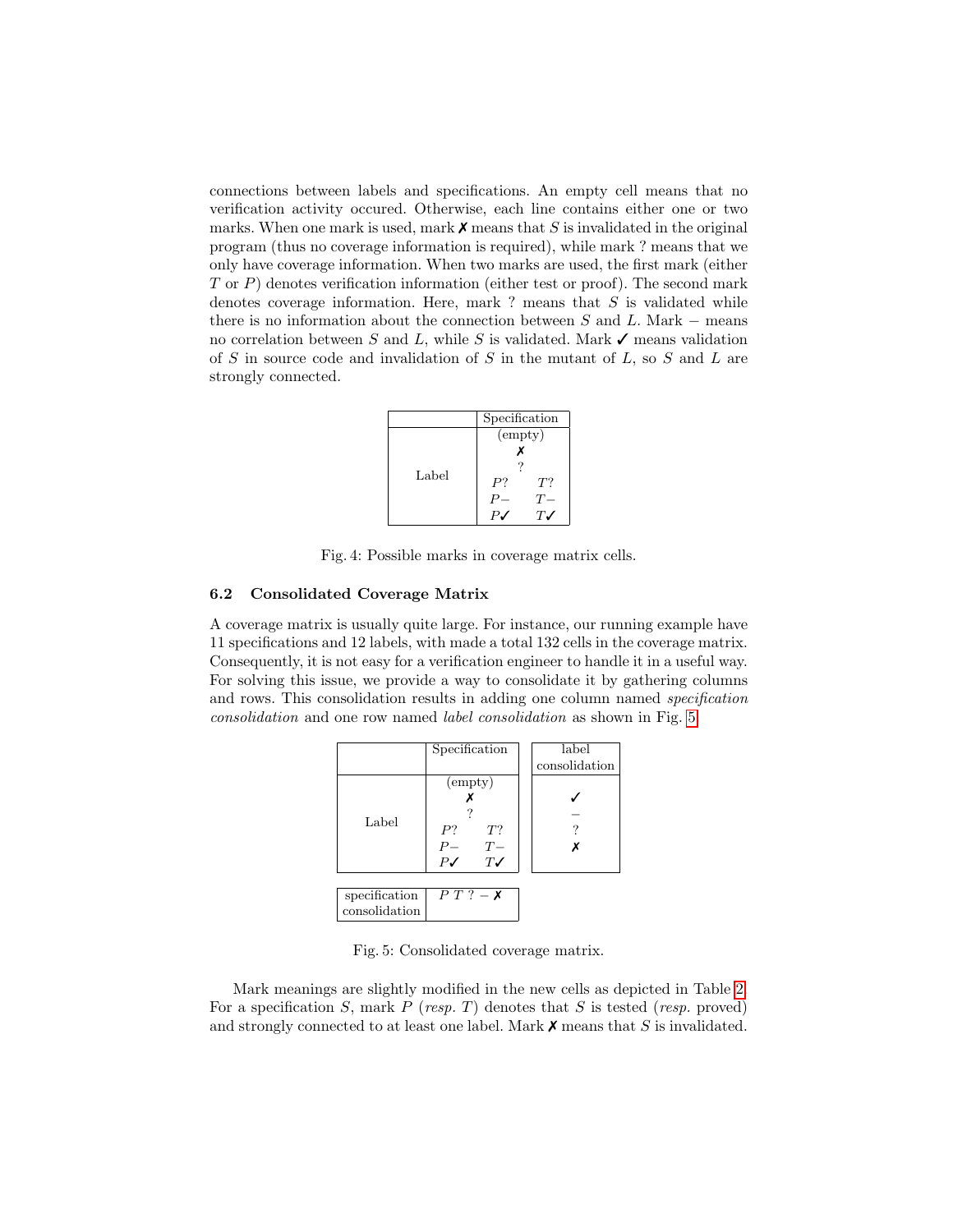Mark  $-$  indicates no correlation of S with any label, which means that either one piece of code is missing (in other words, one expected functionality is probably not implemented), or the specification is absurd (e.g. it has unsatisfiable hypotheses). This kind of information may be particularly useful for debugging code and/or specification. Mark ? means that the verification is currently inconclusive: an additional verification activity is required. For a label L, mark  $\checkmark$ means that L is strongly connected to at least one specification. Mark  $-$  means no correlation between L and any specification. Mark ? is used for all the other cases which are inconclusive with respect to the coverage criterion.

<span id="page-12-0"></span>

|                                  | If specification $S$ has Then the symbol for the | It means $\cdots$                     |  |
|----------------------------------|--------------------------------------------------|---------------------------------------|--|
| $\cdots$                         | consolidation cell of $S$ is $\cdots$            |                                       |  |
| At least one cell $P\mathcal{I}$ |                                                  | S are proved                          |  |
| At least one cell $T\mathcal{I}$ |                                                  | $S$ is tested                         |  |
| All cells are either             |                                                  | either $S$ is absurd, or one label is |  |
| $P-$ or $T-$                     |                                                  | missing for $S$                       |  |
| At least one cell $\chi$         |                                                  | $S$ is invalidated                    |  |
| Other case                       | ∍                                                | Verification of $S$ is inconclusive   |  |

| If label $L$ has $\cdots$        | Then the symbol for the             | It means $\cdots$                   |  |
|----------------------------------|-------------------------------------|-------------------------------------|--|
|                                  | consolidation cell of L is $\cdots$ |                                     |  |
| At least one cell $P\mathcal{V}$ |                                     | L is strongly connected to at least |  |
| At least one cell $T\mathcal{I}$ |                                     | one specification                   |  |
| All cells are either             |                                     | no correlation between $L$ and any  |  |
| $P-$ or $T-$                     |                                     | specification                       |  |
| Other case                       |                                     | not enough coverage information     |  |
|                                  |                                     | for label $L$                       |  |

Table 2: Consolidation rules for specifications and labels.

Full coverage (as per DO-178) is reached if, after consolidating the coverage matrix, the resulting consolidated specification table only contains marks P or T, meaning that every specification is verified, while the resulting consolidated label table only contains mark  $\checkmark$ , meaning that every label is covered.

#### <span id="page-12-1"></span>6.3 Verification Campaign Automatization

This section proposes an algorithm, shown in Fig. [6](#page-13-1) and currently being implemented as a new Frama-C plugin. It consists of two consecutive steps that automatize as much as possible a verification campaign, in order to quickly reach full coverage.

### 1. Proving.

- (a) Manually provide all the necessary data (initial code, formal specification, labels and mutants) to an automatic proof technique (e.g. plug-in WP of Frama-C with an associated SMT solver).
- (b) Automatically, from the results, fill the (consolidated) coverage matrix.
- (c) Manually choose the next action according to the coverage matrix: – if full coverage is reached, the verification campaign is complete;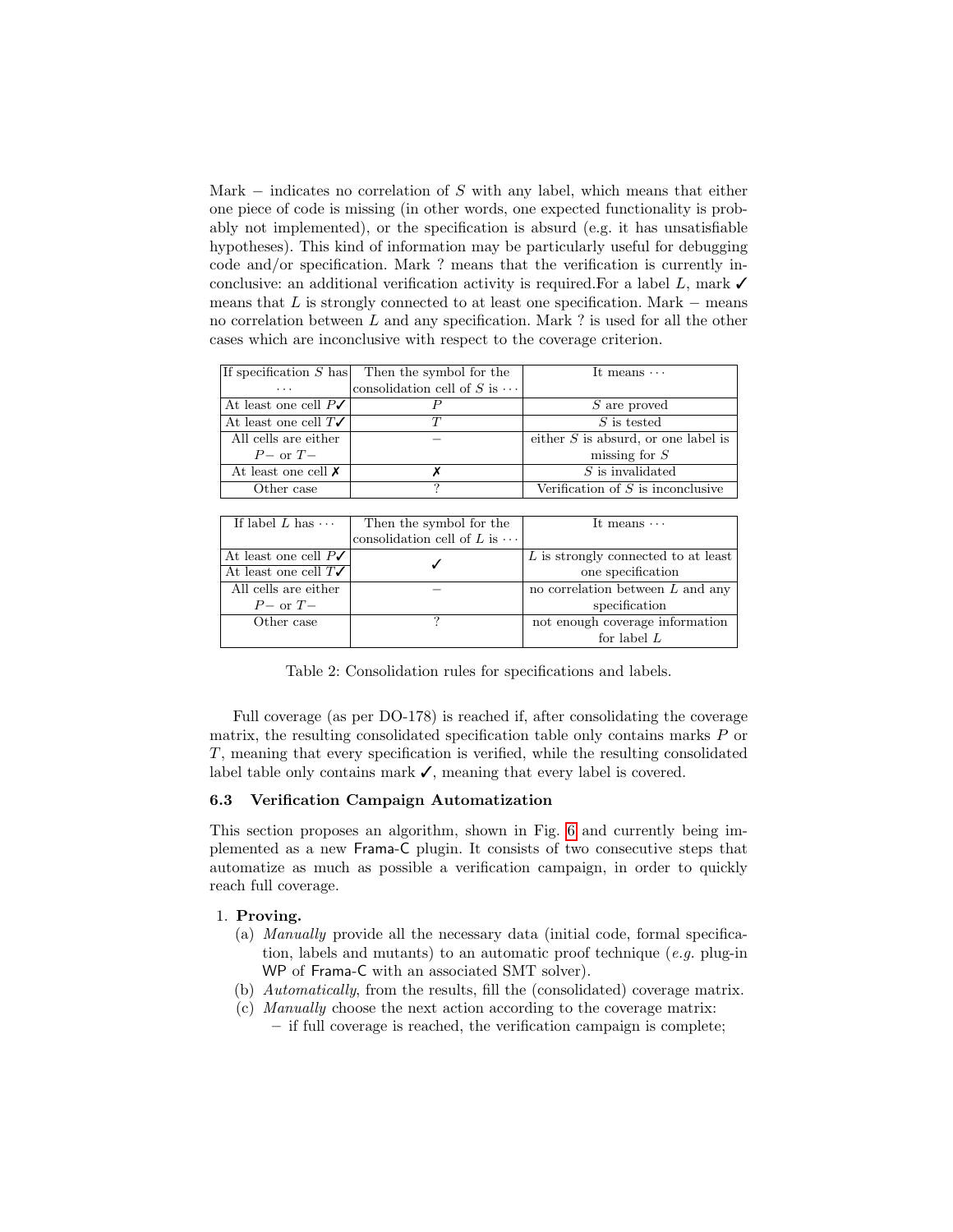- if an error is found, correct it and restart the verification campaign;
- if no error is found but coverage is yet incomplete, continue the verification campaign by using another technique (e.g. another prover) or testing. If one goes for testing, goto step 2.

# 2. Testing.

- (a) Manually define test cases in order to test the uncovered specifications (not containing any mark  $\checkmark$  in the coverage matrix). In order to quickly reach full coverage, try as much as possible to choose test cases which can pass through the remaining labels (not containing any mark  $\checkmark$  in the coverage matrix).
- (b) Manually provide all the necessary data (specification, code, label, mutant) and test case to a testing tool (e.g. plug-in E-ACSL of Frama-C).
- (c) Automatically, from the results, fill the (consolidated) coverage matrix.
- (d) Manually choose the next action according to the coverage matrix:
	- if full coverage is reached, the verification campaign is complete;
	- if an error is found, correct it and restart the verification campaign; – if no error is found but coverage is yet incomplete, continue the verification campaign by defining (at least) one other test case.

<span id="page-13-1"></span>

Fig. 6: Algorithm for automatizing a verification campaign.

# <span id="page-13-0"></span>7 Experiment

This section applies the previous algorithm to our running example of Section [3.](#page-3-0) To demonstrate that our verification coverage is able to detect a missing specification, we intentionally remove the VALID specification from our example.

Labels and their associated mutant are defined according to statement coverage criterion. Therefore, one label is attached to each statement. Two kinds of mutant operators, replace and erase, are used to define the labeled mutant of each label, as explained in Section [4.1.](#page-4-2)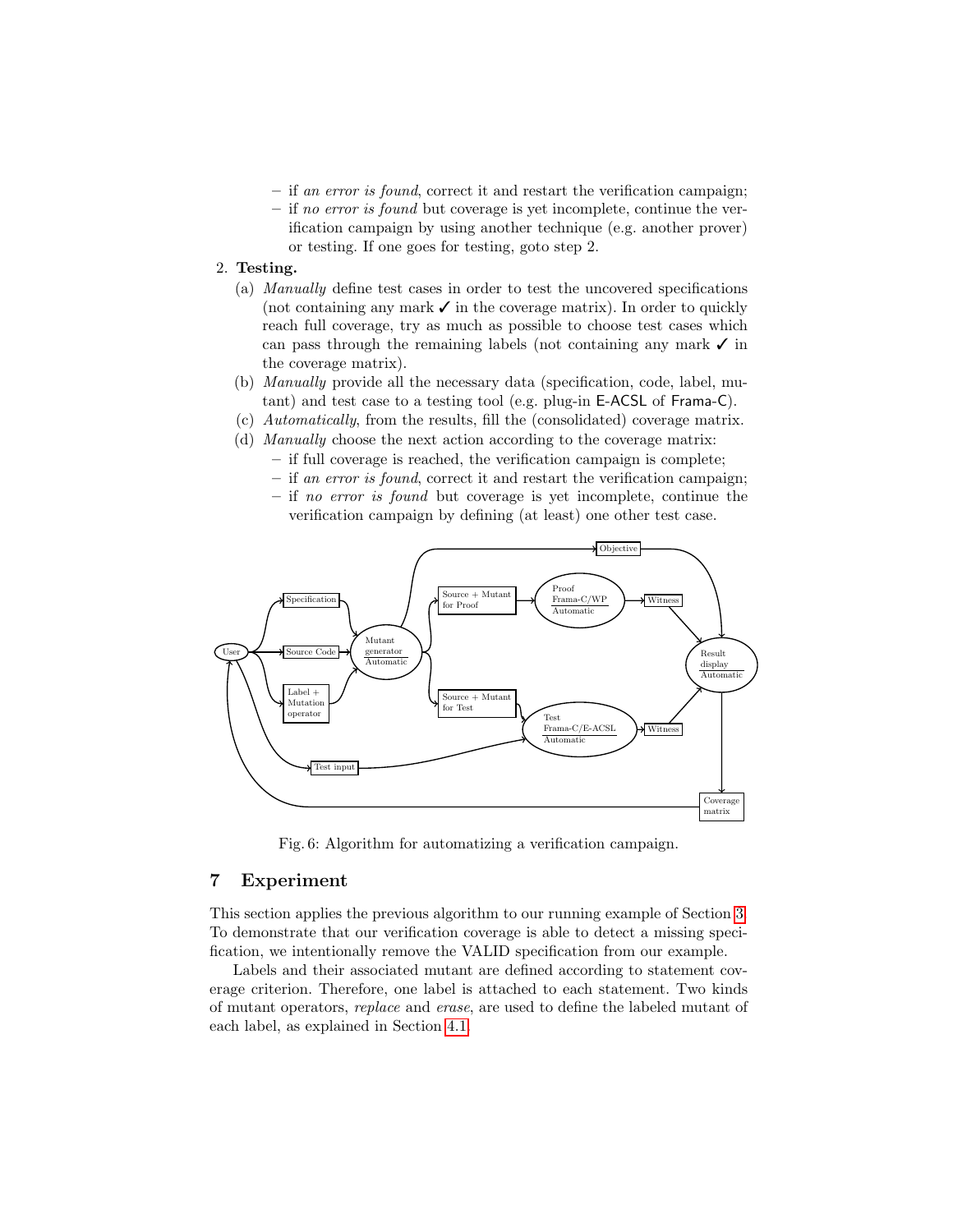<span id="page-14-0"></span>

|               |                |                | <b>ERR</b>              |                |                  | ОK             |               | VALUE    |                | consol.                  |
|---------------|----------------|----------------|-------------------------|----------------|------------------|----------------|---------------|----------|----------------|--------------------------|
|               | error          | error          | .                       | error          | error            | ok             | low           | medium   | high           | label                    |
|               | 1              | $\overline{2}$ |                         | 6              |                  |                | signal        | signal   | signal         |                          |
| Lreturn1      | $P\mathcal{I}$ | $_{P-}$        | $\cdots$                | $P-$           | $P-$             | $P-$           | $P-$          |          | $P-$           |                          |
| Lreturn2      | $P-$           | $P\mathcal{J}$ | $\cdots$                | $P-$           | $P-$             | $P-$           | $P-$          |          | $P-$           |                          |
|               |                |                |                         |                | .                |                |               |          |                | .                        |
| Lreturn6      | $P-$           | $P-$           | $\cdots$                | $P\mathcal{I}$ | $P-$             | $P-$           | $P-$          |          | $P-$           |                          |
| Lreturn7      | $P-$           | $P-$           | $\cdots$                | $P-$           | $P\mathcal{I}$   |                | $P-$          |          | $P-$           |                          |
| Lstmt1        | $P-$           | $P-$           | $\cdots$                | $P-$           | $P-$             | $P-$           | $P$ ?         |          | $P-$           | ?                        |
| Lstmt2        | $P-$           | $P-$           | $\cdots$                | $P-$           | $P-$             | $P-$           | $P-$          |          | $P$ ?          | 7                        |
| Lstmt3        | $P-$           | $P-$           | $\cdot$ $\cdot$ $\cdot$ | $P-$           | $P-$             | $P-$           | $\bar{P}-$    |          | $P-$           | $\overline{\mathcal{P}}$ |
| Lstmt4        | $P-$           | $P-$           | $\cdots$                | $P-$           | $P-$             | $P-$           | $P-$          |          | $P-$           | ?                        |
| Lreturn0      | $P-$           | $P-$           | $\cdot$ $\cdot$ $\cdot$ | $P-$           | $P-$             | $P\mathcal{I}$ | $P-$          |          | $P-$           |                          |
| consol. spec. | P              | P              | $\cdots$                | Р              | $\boldsymbol{P}$ | P              | $\mathcal{P}$ | $\Omega$ | $\overline{?}$ |                          |

Fig. 7: Coverage matrix after running plug-in WP.

We now apply the algorithm of Section [6.3.](#page-12-1) First, we try to prove that the function satisfies its specifications by using plug-in WP of Frama-C. The results are stored in the coverage matrix (partially) shown in Fig. [7.](#page-14-0)

Except for the four rows from label Lstmt1 to label Lstmt4, all rows of the matrix contain at least one mark  $P\mathcal{V}$  which means a mark  $\mathcal{V}$  in the consolidated label table. Similarly, each column in categories ERR and OK contains at least one mark  $P\mathcal{I}$  which means a mark P in the consolidated specification table. It means that the verification campaign already succeeds for the corresponding labels and specifications: plug-in WP was able to validate them alone.

The four rows from label Lstmt1 to label Lstmt4 do not contain mark P√. They lead to four marks ? in the consolidated label table. Also, no column in the category VALUE contains mark  $P\checkmark$ , hence three marks ? in the corresponding cells of the consolidated specification table. Consequently, these 4 labels and the 3 specifications in category VALUE were not covered by plug-in WP.

We now choose the plug-in **E-ACSL** to test them. For that purpose, we define three test cases which pass through the remaining labels Lstmt1 to Lstmt4. Fig. [8](#page-14-1) shows the resulting updated cells of the coverage matrix. From the consolidated label table, we conclude that label Lstmt4 is the only label not yet covered. It prevents us to complete the verification campaign. Proofreading the code allows us to establish that the related piece of code has no correlation with any specification.

<span id="page-14-1"></span>

|              | low            | medium         | high           | consol |
|--------------|----------------|----------------|----------------|--------|
|              | signal         | signal         | signal         | label  |
| Lstmt1       | $P\mathcal{I}$ |                | $P-$           |        |
| Lstmt2       | $P_{-}$        |                | $P\mathcal{I}$ |        |
| Lstmt3       | $P-$           | $T\mathcal{J}$ | $P-$           |        |
| Lstmt4       |                | $T$ ?          |                |        |
| consol. spec |                |                |                |        |

Fig. 8: Interesting subset of the coverage matrix after running plug-in E-ACSL.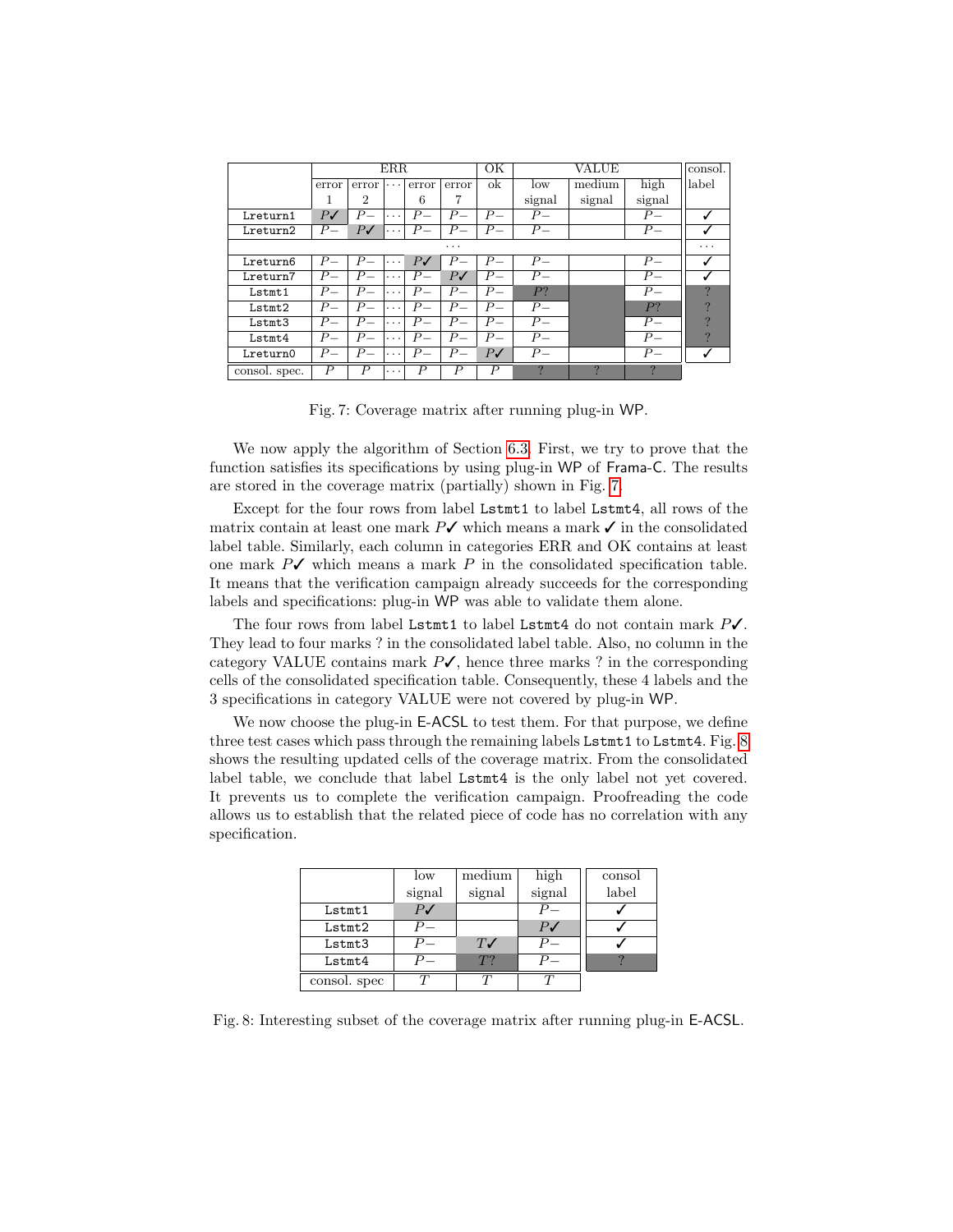We now add an additional specification corresponding to that piece of code. It matches the previously removed VALID specification. Running the very same test cases again leads to an updated coverage matrix. Fig. [9](#page-15-0) shows the only interesting cells. It allows us to conclude that our verification campaign is complete: we reach full functional and structural coverage by combining proof with plug-in WP and test with plug-in **E-ACSL** run on only three test cases.

|             | VALUE                           | VALID | consol |
|-------------|---------------------------------|-------|--------|
|             | medium signal valid flag llabel |       |        |
| Lstmt4      |                                 |       |        |
| consol spec |                                 |       |        |

<span id="page-15-0"></span>Fig. 9: Coverage cells of the added specification after running E-ACSL again.

# 8 Conclusion and Future Work

By combining and enhancing labels [\[5,](#page-16-9) [6\]](#page-16-10) and mutations [\[16,](#page-16-12) [25\]](#page-17-9), we introduce a new notion of verification coverage that allows us to combine test and proof for verifying a group of specifications related to the same piece of code. It subsumes both the usual notions of functional coverage and structural coverage.

Our verification coverage establish connections between pieces of code represented by labels and functional specifications. It allows us to measure verification and coverage rates through the number of specifications and labels strongly connected. Thus it provides a way to decrease the influence of a particular verification method when measuring coverage.

Based on this verification coverage, we also introduce an algorithm that automatizes most parts of a verification campaign combining test and proof in order to complete the verification process as quickly as possible. This algorithm is currently being implemented as a new Frama-C plug-in.

We also formalize our work thanks to new notions of verification witnesses and coverage matrices. Coverage matrices are consolidated per specification and per label in order to synthesize the verification and the coverage results. Such consolidations help the verification engineer to decide the next verification activity to be performed.

Future work includes studying the impact of mutation and coverage criteria on verification coverage. We also aim at extending existing toolchains in order to automatize label generation, choice of mutation operators and test case generation with respect to different coverage criteria. It would reduce the parts of our algorithm that are not yet automated.

# Acknowledgment

The authors would like to thank the anonymous reviewers for their helpful comments and feedbacks. This work was partly supported by project VESSEDIA, which has received funding from the European Union's Horizon 2020 Research and Innovation Program under grant agreement No 731453. It was also partly supported by European Union's Involvement in Midi-Pyrénées through its Regional Development Fund.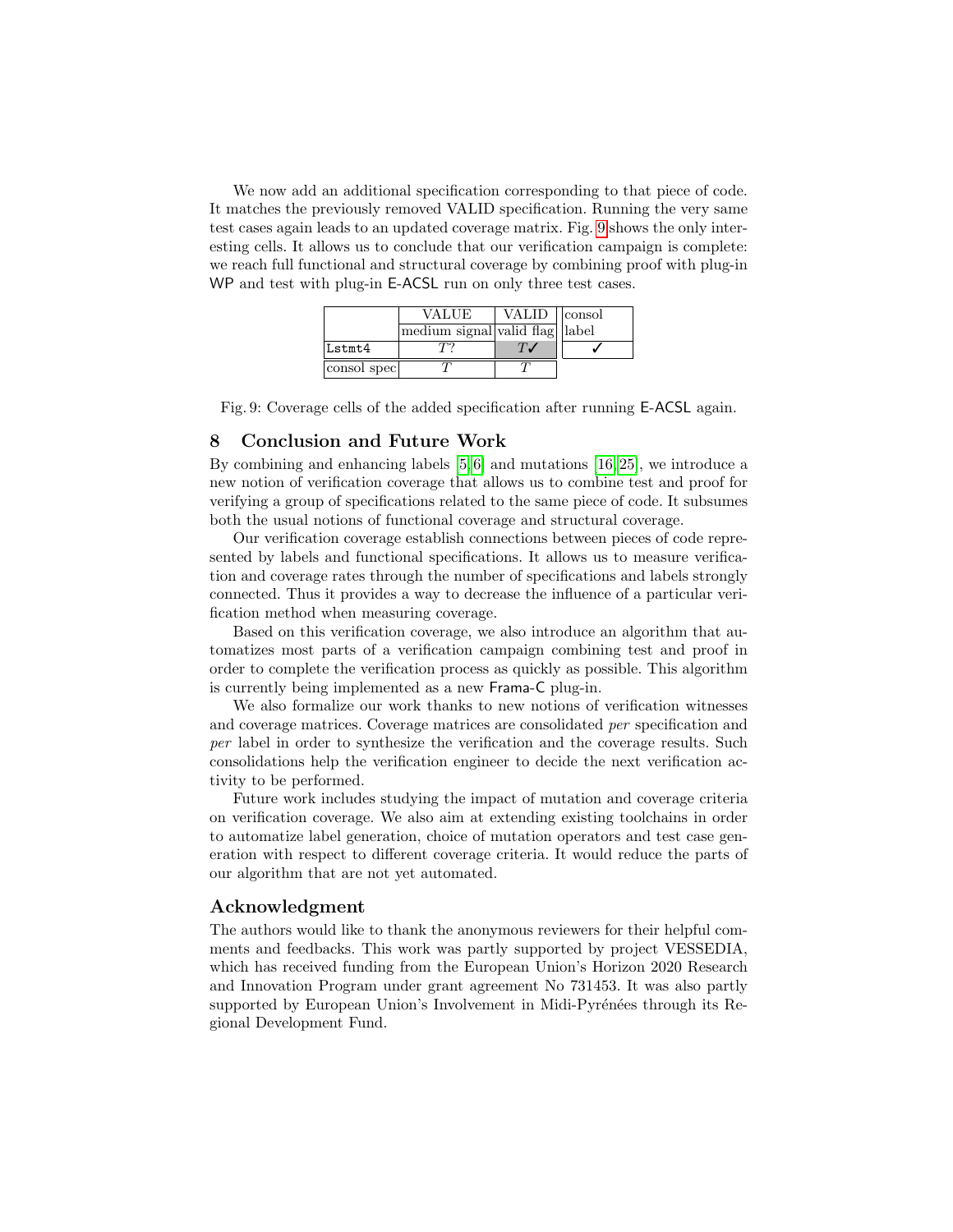# References

- <span id="page-16-13"></span>1. Agrawal, H., Demillo, R.A., Hathaway, B., Hsu, W., Hsu, W., Krauser, E.W., Martin, R.J., Mathur, A., Spafford, E.: Design Of Mutant Operators For The C Programming Language. Tech. Rep. SERC-TR-41-P, Purdue University (1999)
- <span id="page-16-5"></span>2. Ammann, P., Offutt, J.: Introduction to Software Testing. Cambridge University Press (2008)
- <span id="page-16-7"></span>3. Artho, C., Biere, A.: Combined Static and Dynamic Analysis. Electronic Notes in Theoretical Computer Science (ENTCS) 131, 3–14 (2005)
- <span id="page-16-11"></span>4. Bardin, S., Delahaye, M., David, R., Kosmatov, N., Papadakis, M., Traon, Y.L., Marion, J.Y.: Sound and quasi-Complete Detection of Infeasible Test Requirements. In: IEEE 8th International Conference on Software Testing, Verification and Validation, ICST 2015. pp. 1–10 (2015)
- <span id="page-16-9"></span>5. Bardin, S., Kosmatov, N., Chebaro, O., Delahaye, M.: An All-in-One Toolkit for automated White-box Testing. In: Tests and Proofs (TAP 2014). pp. 53–60 (2014)
- <span id="page-16-10"></span>6. Bardin, S., Kosmatov, N., Cheynier, F.: Efficient Leveraging of Symbolic Execution to Advanced Coverage Criteria. In: IEEE 7th International Conference on Software Testing, Verification and Validation, ICST 2014. pp. 173–182 (2014)
- <span id="page-16-16"></span>7. Baudin, P., Filliâtre, J.C., Marché, C., Monate, B., Moy, Y., Prevosto, V.: ACSL: ANSI/ISO C Specification Language, <http://frama-c.com/acsl.html>
- <span id="page-16-8"></span>8. Bishop, P., Bloomfield, R., L.Cyra: Combining Testing and Proof to Gain High Assurance in Software: A case study. In: IEEE International Symposium on Software Reliability Engineering (ISSRE). pp. 248–257 (2013)
- <span id="page-16-0"></span>9. Brahmi, A., Delmas, D., Essoussi, M.H., Randimbivololona, F., Atki, A., Marie, T.: Formalise to automate: deployment of a safe and cost-efficient process for avionics software. In: European Congress on Embedded Real Time Software and Systems (ERTSS'18) (2018)
- <span id="page-16-6"></span>10. Brown, D., Delseny, H., Hayhurst, K., Wiels, V.: Guidance for Using Formal Methods in a Certification Context. In: European Congress on Embedded Real Time Software and Systems (ERTS'10) (2010)
- <span id="page-16-15"></span>11. Chockler, H., Kupferman, O., Vardi, M.: Coverage Metrics for Formal Verification. In: Correct Hardware Design and Verification Methods. pp. 111–125 (2003)
- <span id="page-16-3"></span>12. Dadeau, F., Giorgetti, A., Bouquet, F., Enderlin, I.: Contract-based testing for PHP with Praspel. Journal of Systems and Software 136, 209–222 (2018)
- <span id="page-16-4"></span>13. Dadeau, F., Ledru, Y., du Bousquet, L.: Measuring a Java Test Suite Coverage Using JML Specifications (2007)
- 14. Delahaye, M., Kosmatov, N., Signoles, J.: Common specification language for static and dynamic analysis of C programs. In: Symposium on Applied Computing (SAC'13). pp. 1230–1235. ACM (2013)
- <span id="page-16-14"></span>15. Delamaro, M.E., Deng, L., Durelli, V.H.S., Li, N., Offutt, J.: Experimental Evaluation of SDL and One-Op Mutation for C. In: IEEE 7th International Conference on Software Testing, Verification and Validation, ICST 2014. pp. 203–212 (2014)
- <span id="page-16-12"></span>16. DeMillo, R.A., Lipton, R.J., Sayward, F.G.: Hints on Test Data Selection: Help for the Practicing Programmer. IEEE Computer 11, 34–41 (1978)
- <span id="page-16-1"></span>17. Filliâtre, J.C.: Deductive software verification. In: International Journal on Software Tools for Technology Transfer. vol. 13, p. 397 (2011)
- 18. Floyd, R.W.: Assigning Meanings to Programs, pp. 65–81. Springer Netherlands, Dordrecht (1993)
- <span id="page-16-2"></span>19. Hoare, C.A.R.: An Axiomatic Basis for Computer Programming, pp. 89–100. Springer New York, New York, NY (1978)